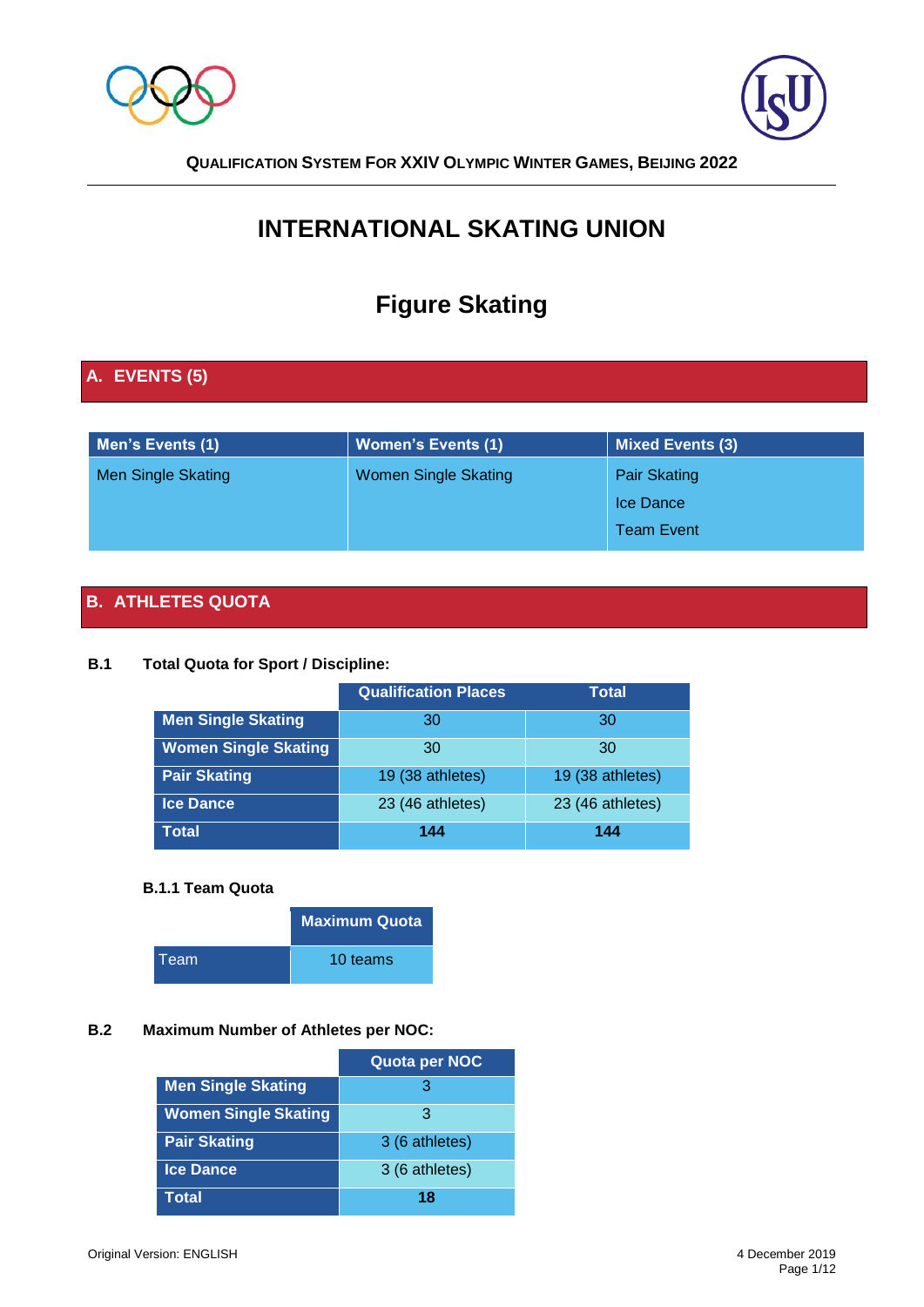



#### **B.3 Type of Allocation of Quota Places:**

The quota place is allocated to the NOC. The selection of athletes for its allocated quota places is at the discretion of the NOC subject to the eligibility requirements.

#### **C. ATHLETE ELIGIBILITY**

All athletes must comply with the provisions of the Olympic Charter currently in force included but not limited to, Rule 41 (Nationality of Competitors) and Rule 43 (World Anti-Doping Code and the Olympic Movement Code on the Prevention of Manipulation of Competitions). Only these athletes who comply with the Olympic Charter may participate in the Olympic Winter Games Beijing 2022 (OWG).

#### **C.1 Age Requirements**:

All athletes participating in the Olympic Winter Games Beijing 2022 must be born before 01 July 2006.

#### **C.2 Additional IF Requirements**:

#### **Minimum Total Elements Score**

As per Rule 400.A/B, paragraph 5 of the 2020 Special Regulations Single & Pair Skating/Ice Dance, to be entered into and participate in the individual events (Women Single Skating, Men Single Skating, Pair Skating, Ice Dance) of the Olympic Winter Games, a skater/couple must have reached on or before the final entry deadline of 24 January 2022 in an ISU Championships or ISU recognized International Competition (as per Article 39 paragraph 7 of the ISU Constitution and Rule 107, paragraph 1 to 9 of the ISU General Regulations) during the ongoing or immediately preceding season the applicable Minimum Total Elements Score (points) established for the ISU Championships (see ISU Special Regulations Single & Pair Skating/Ice Dance, Rule 378, paragraph 3). The applicable Minimum Total Elements Scores shall be decided by the ISU Council and shall be published in an ISU Communication at the beginning of the Olympic season 2021/2022.

#### **D. QUALIFICATION PATHWAY**

#### **General Principles**

ISU Rule 400 applies for Figure Skating qualification.

Qualification for the individual events (Women Single Skating, Men Single Skating, Pair Skating, Ice Dance) is based on an accumulation of points at the ISU World Figure Skating Championships 2021 or by placement at a Senior International Competition designated by the ISU (TBA) as a qualification event for the Olympic Winter Games.

#### **QUALIFICATION PLACES**

| <b>Number of Quota Places</b>         | <b>Qualification Event</b> |                                                    |                                                                 |                                                                                       |
|---------------------------------------|----------------------------|----------------------------------------------------|-----------------------------------------------------------------|---------------------------------------------------------------------------------------|
| D.1:<br><b>Men Single Skating: 24</b> | D.1                        | <b>Qualification</b><br><b>Championships 2021</b>  | through the ISU World Figure                                    | <b>Skating</b>                                                                        |
| <b>Women Single Skating: 24</b>       |                            | <b>Number of</b><br><b>Qualification</b><br>places | <b>Required No of</b><br>points as per ISU<br><b>Rule 378/2</b> | No of athletes in the ISU<br><b>World Figure Skating</b><br><b>Championships 2021</b> |
| <b>Pair Skating: 32</b>               |                            |                                                    |                                                                 | that count for points                                                                 |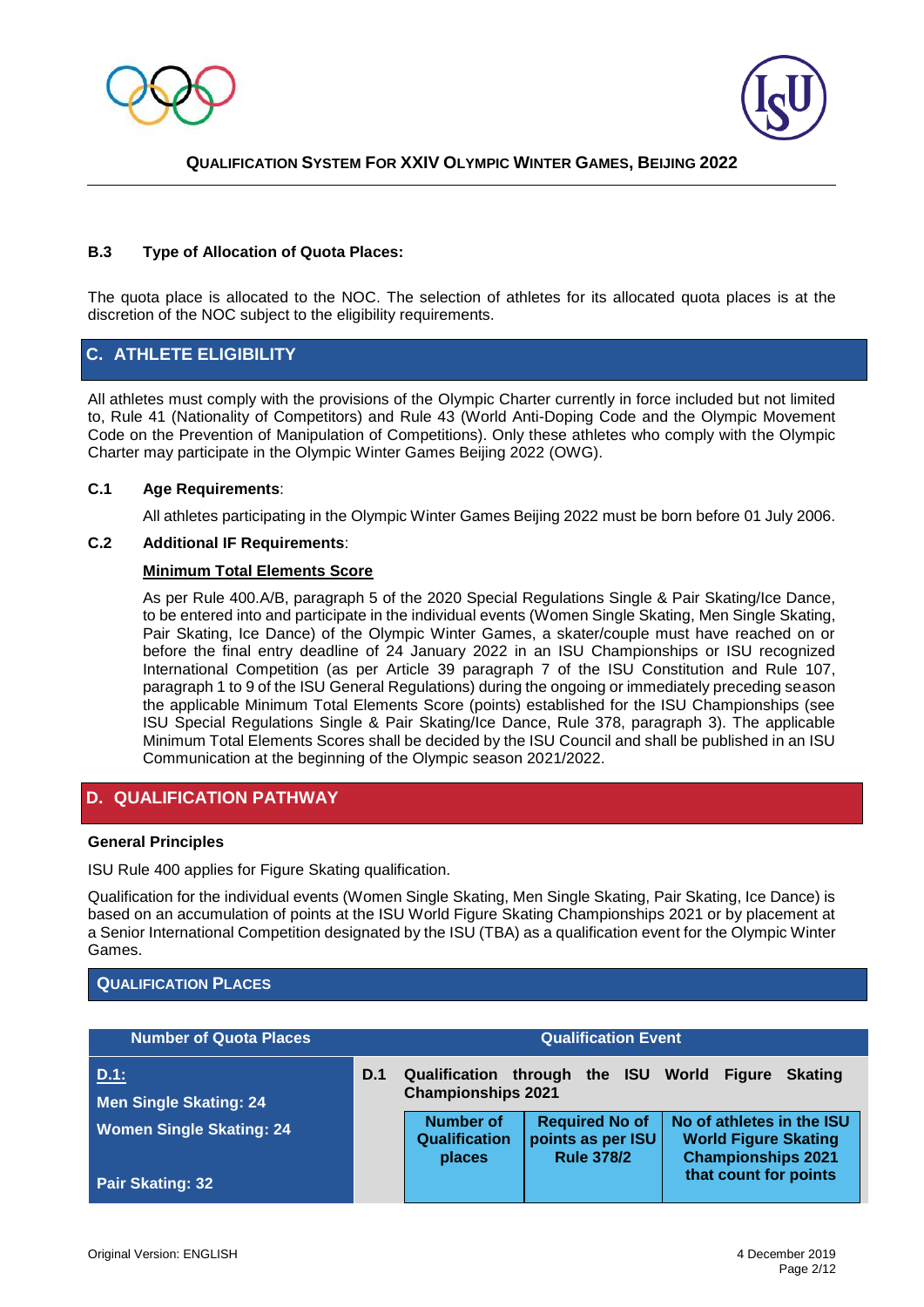



| <b>Number of Quota Places</b>                                                   |                                                                                                                                                                                              |                                                                                                                                                                                                                                                                                                                                                       | <b>Qualification Event</b>                                                                                                                                                                                                                                                                                                                                                                                     |                                                                                                                                                                                                                                                                                                                                                                                                                                                                                                                                                                   |  |
|---------------------------------------------------------------------------------|----------------------------------------------------------------------------------------------------------------------------------------------------------------------------------------------|-------------------------------------------------------------------------------------------------------------------------------------------------------------------------------------------------------------------------------------------------------------------------------------------------------------------------------------------------------|----------------------------------------------------------------------------------------------------------------------------------------------------------------------------------------------------------------------------------------------------------------------------------------------------------------------------------------------------------------------------------------------------------------|-------------------------------------------------------------------------------------------------------------------------------------------------------------------------------------------------------------------------------------------------------------------------------------------------------------------------------------------------------------------------------------------------------------------------------------------------------------------------------------------------------------------------------------------------------------------|--|
| $(16 \text{ pairs})$                                                            |                                                                                                                                                                                              |                                                                                                                                                                                                                                                                                                                                                       | Max. 13                                                                                                                                                                                                                                                                                                                                                                                                        | $\overline{2}$                                                                                                                                                                                                                                                                                                                                                                                                                                                                                                                                                    |  |
| Ice Dance: 38                                                                   |                                                                                                                                                                                              | 3                                                                                                                                                                                                                                                                                                                                                     | <b>Max. 2</b>                                                                                                                                                                                                                                                                                                                                                                                                  | 1                                                                                                                                                                                                                                                                                                                                                                                                                                                                                                                                                                 |  |
| (19 couples)                                                                    |                                                                                                                                                                                              |                                                                                                                                                                                                                                                                                                                                                       | 14-28                                                                                                                                                                                                                                                                                                                                                                                                          | $\overline{2}$                                                                                                                                                                                                                                                                                                                                                                                                                                                                                                                                                    |  |
|                                                                                 |                                                                                                                                                                                              | $\overline{2}$                                                                                                                                                                                                                                                                                                                                        | $3 - 10$                                                                                                                                                                                                                                                                                                                                                                                                       | 1                                                                                                                                                                                                                                                                                                                                                                                                                                                                                                                                                                 |  |
|                                                                                 |                                                                                                                                                                                              | 1                                                                                                                                                                                                                                                                                                                                                     | Next highest ranked athlete from the NOCs not<br>qualified with three (3) and two (2) places, until<br>the quotas of qualification through the ISU<br>World Figure Skating Championships 2021 are<br>reached.                                                                                                                                                                                                  |                                                                                                                                                                                                                                                                                                                                                                                                                                                                                                                                                                   |  |
|                                                                                 |                                                                                                                                                                                              | The above-mentioned points are calculated using the summary of<br>ranking places at the ISU World Figure Skating Championships<br>2021. If three (3) skaters/pairs/couples participated in the ISU<br>World Figure Skating Championships 2021, only the two (2) highest<br>placed count for points. The related ISU Rule is Rule 378,<br>paragraph 2. |                                                                                                                                                                                                                                                                                                                                                                                                                |                                                                                                                                                                                                                                                                                                                                                                                                                                                                                                                                                                   |  |
|                                                                                 |                                                                                                                                                                                              |                                                                                                                                                                                                                                                                                                                                                       | NOCs, who through their ISU Members Nation, have earned the<br>necessary points according to Rule 378, paragraph 2b) and c) will<br>have the right for two (2) or three (3) entries, only if, in addition, they<br>had two (2) or respectively three (3) Skaters/Pairs/Couples<br>qualified for the Free Skating/Free Dance in the ISU World Figure<br>Skating Championships 2021 (ISU Rule 400, paragraph 3). |                                                                                                                                                                                                                                                                                                                                                                                                                                                                                                                                                                   |  |
| D.2:<br><b>Men Single Skating: 6</b>                                            | D.2                                                                                                                                                                                          |                                                                                                                                                                                                                                                                                                                                                       | <b>Competition designated by the ISU</b>                                                                                                                                                                                                                                                                                                                                                                       | <b>Qualification through the Senior International Qualification</b>                                                                                                                                                                                                                                                                                                                                                                                                                                                                                               |  |
| <b>Women Single Skating: 6</b><br><b>Pair Skating: 6</b><br>$(3 \text{ pairs})$ |                                                                                                                                                                                              |                                                                                                                                                                                                                                                                                                                                                       | discipline per NOC may be earned.                                                                                                                                                                                                                                                                                                                                                                              | The remaining quota places will be allocated to the NOCs at a<br>Senior International Qualification Competition designated by the<br>ISU (TBD <sup>*</sup> - Autumn 2021). Only one (1) quota place per                                                                                                                                                                                                                                                                                                                                                           |  |
| <b>Ice Dance: 8</b><br>(4 couples)                                              | Quota places will be allocated to NOCs based on their highest<br>ranked athletes in the competition in the respective discipline.<br>Only the following NOCs may be allocated a quota place: |                                                                                                                                                                                                                                                                                                                                                       |                                                                                                                                                                                                                                                                                                                                                                                                                |                                                                                                                                                                                                                                                                                                                                                                                                                                                                                                                                                                   |  |
|                                                                                 |                                                                                                                                                                                              |                                                                                                                                                                                                                                                                                                                                                       | respective discipline in D.1;<br>Figure Skating Championships 2021.                                                                                                                                                                                                                                                                                                                                            | NOCs which have not earned any quota places in the<br>NOCs which have earned the necessary points for two (2)<br>or three (3) entries but did not have two (2) or respectively<br>three (3) Skaters qualified for the Free Skating/Free Dance<br>at the ISU World Figure Skating Championships 2021. This<br>quota place will be in addition to the quota place(s) that the<br>NOC had earned in D.1. These ISU members are entitled to<br>enter one (1) Skater in the qualifying event who had not<br>qualified for the Free Skating/Free Dance at the ISU World |  |
| <u>D.3:</u>                                                                     | D.3                                                                                                                                                                                          | <b>Team Event Qualification</b>                                                                                                                                                                                                                                                                                                                       |                                                                                                                                                                                                                                                                                                                                                                                                                |                                                                                                                                                                                                                                                                                                                                                                                                                                                                                                                                                                   |  |
|                                                                                 |                                                                                                                                                                                              |                                                                                                                                                                                                                                                                                                                                                       |                                                                                                                                                                                                                                                                                                                                                                                                                | D.3.1 The Team Event format is based on a competition consisting of up<br>to ten (10) best national teams from NOCs. In each team one (1)<br>skater from the Men Single Skating event, one (1) skater from the<br>Women Single Skating event, one (1) Pair Skating couple and one<br>(1) Ice Dance couple, i.e. a total of six (6) skaters per Team, will                                                                                                                                                                                                         |  |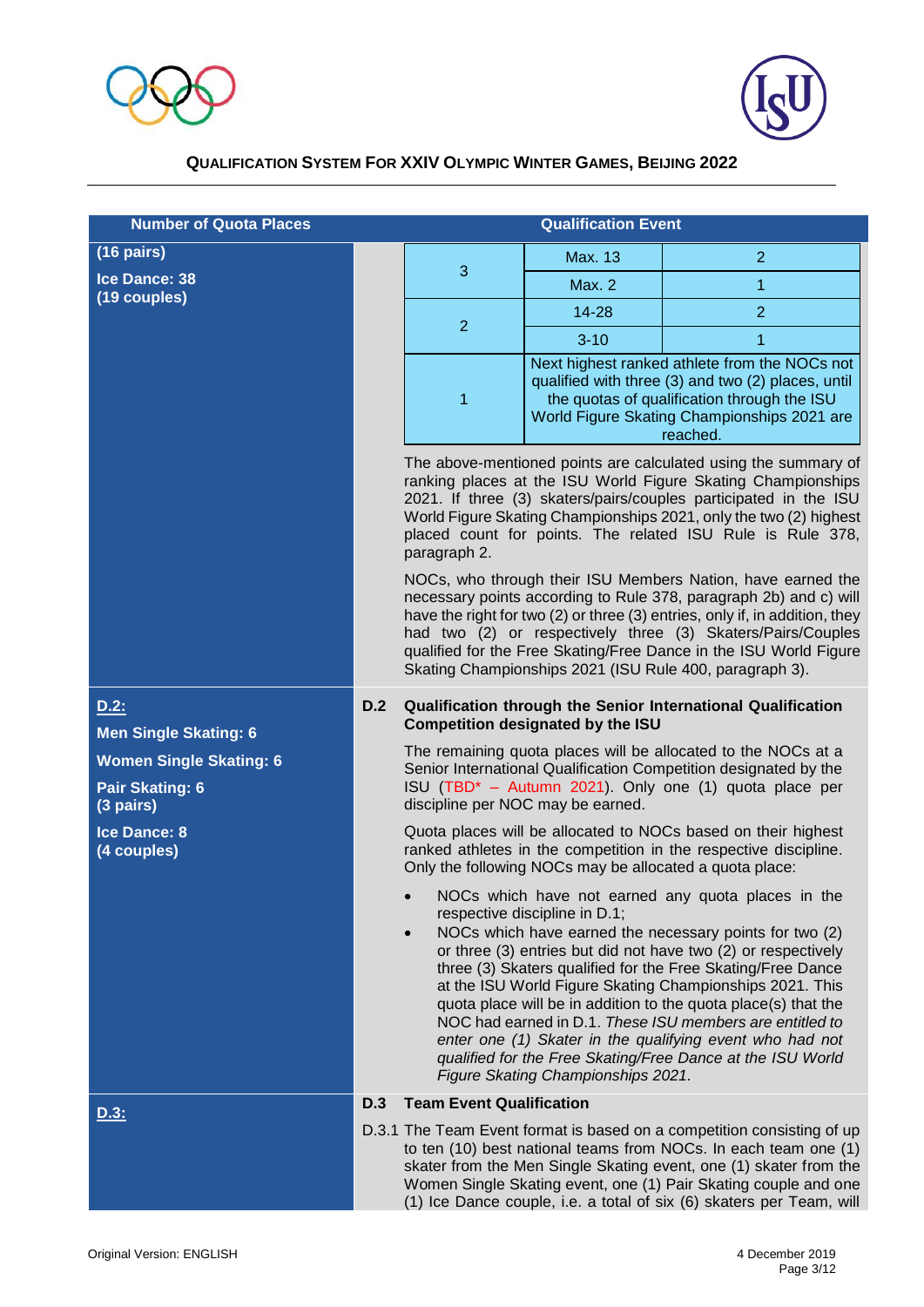



| <b>Number of Quota Places</b> | <b>Qualification Event</b>                                                                                                                                                                                                                                                                                                                                                                                                                                                                                                        |
|-------------------------------|-----------------------------------------------------------------------------------------------------------------------------------------------------------------------------------------------------------------------------------------------------------------------------------------------------------------------------------------------------------------------------------------------------------------------------------------------------------------------------------------------------------------------------------|
|                               | compete (hereafter called the Team(s)). Only athletes that are<br>already qualified for the individual events (hereafter called the<br>"qualified skaters/couples") are eligible to participate in the Team<br>Event with the exception of D.4.                                                                                                                                                                                                                                                                                   |
|                               | D.3.2 Each Team must participate in at least three (3) disciplines<br>(Women Single Skating/Men Single Skating/Pair Skating/Ice<br>Dance) of the Team Event.                                                                                                                                                                                                                                                                                                                                                                      |
|                               | D.3.3 The ten (10) NOCs will qualify to enter their Teams based on the<br>qualifying points scoring scale as outlined in Annex A scored by<br>its best one (1) skater in Women Single Skating, best one (1)<br>skater in Men Single Skating, best Pair Skating couple and best<br>Ice Dance couple primarily at the:                                                                                                                                                                                                              |
|                               | ISU World Figure Skating Championships 2021 (season<br>$\bullet$<br>2020/2021) and the<br>ISU Grand Prix of Figure Skating events and Final season<br>$\bullet$<br>2021/2022                                                                                                                                                                                                                                                                                                                                                      |
|                               | Plus, if necessary, the following events:                                                                                                                                                                                                                                                                                                                                                                                                                                                                                         |
|                               | ISU European Figure Skating Championships/ISU Four<br>$\bullet$<br>Continents Figure Skating Championships 2021 (season<br>2020/2021)                                                                                                                                                                                                                                                                                                                                                                                             |
|                               | ISU World Junior Figure Skating Championships 2021<br>$\bullet$<br>(season 2020/2021)<br>ISU Junior Grand Prix of Figure Skating season 2021/2022<br>$\bullet$<br>(only in individual events but not the Final)                                                                                                                                                                                                                                                                                                                   |
|                               | D.3.4 The ten (10) Teams having accumulated the highest number of<br>qualifying points by the above-mentioned number and discipline of<br>skaters/couples in the above-mentioned ISU Events and the<br>criteria outlined below will qualify.                                                                                                                                                                                                                                                                                      |
|                               | D.3.5 For Figure Skating Team Event Qualifying System, the basis is to<br>attribute to each NOC qualifying points according to the scale<br>located in Annex A (OWG Figure Skating Team Event qualifying<br>points) on the basis of the best result (the highest number of points<br>earned) of one (1) skater in Men Single Skating, one (1) skater in<br>Women Single Skating, one (1) Pair Skating couple and one (1) Ice<br>Dance couple at each of the two (2) groups of ISU Events listed<br>below (the applicable Events): |
|                               | one (1) of the ISU Grand Prix of Figure Skating individual<br>a)<br>events or Final (senior) season 2021/2022.                                                                                                                                                                                                                                                                                                                                                                                                                    |
|                               | If skaters/couples of an NOC have not obtained qualifying<br>points in the above-mentioned ISU Grand Prix of Figure<br>Skating individual events and Final (senior) season<br>2021/2022, then the highest result in one (1) event of the ISU<br>Junior Grand Prix of Figure Skating individual events (only in<br>individual events but not the Final) season 2021/2022 can be<br>considered;                                                                                                                                     |
|                               | and                                                                                                                                                                                                                                                                                                                                                                                                                                                                                                                               |
|                               | in the ISU World Figure Skating Championships 2021<br>b)<br>(season 2020/2021);                                                                                                                                                                                                                                                                                                                                                                                                                                                   |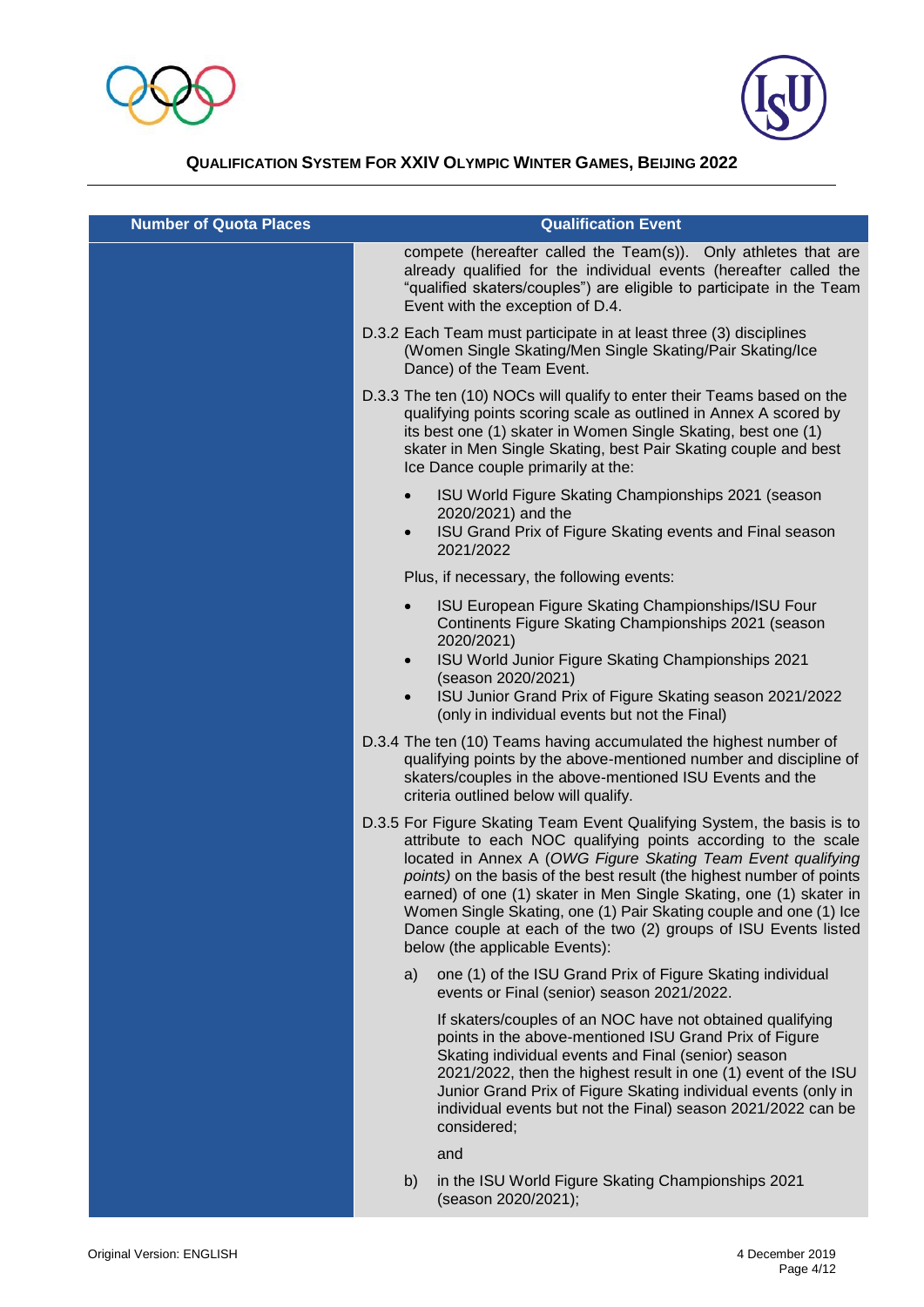



| <b>Number of Quota Places</b> | <b>Qualification Event</b>                                                                                                                                                                                                                                                                                                                                                                                                                                             |
|-------------------------------|------------------------------------------------------------------------------------------------------------------------------------------------------------------------------------------------------------------------------------------------------------------------------------------------------------------------------------------------------------------------------------------------------------------------------------------------------------------------|
|                               | If skaters/couples of a NOC have not obtained qualifying<br>points in the ISU World Figure Skating Championships 2021,<br>then it is possible to use the ISU European Figure Skating<br>Championships 2021 respectively the ISU Four Continents<br>Figure Skating Championships 2021 and if needed the ISU<br>World Junior Figure Skating Championships 2021.                                                                                                          |
|                               | D.3.6 If there is a tie among Teams subject to qualify, the Team having<br>earned the higher number of qualifying points at the ISU World<br>Figure Skating Championships 2021 will be qualified. If a tie<br>persists, the Team having earned the higher number of qualifying<br>points at the ISU Grand Prix of Figure Skating events & Final<br>season 2021/2022 will be qualified. If a tie persists, the qualifying<br>NOC will be decided by draw.               |
|                               | Practically, one (1) to two (2) skaters in Women Single Skating and<br>one (1) to two (2) skater in Men Single Skating, one (1) to two (2)<br>Pair Skating couples respectively one (1) to two (2) Ice Dance<br>couples per NOC could contribute to the cumulative number of<br>qualifying points per NOC (the maximum two different single<br>skaters/couples would be one skater/couple each at the two<br>applicable group of Events).                              |
|                               | NOCs with Teams who have qualified skaters/couples in an<br>individual<br><b>OWG</b><br>competition/discipline<br>(the<br>"qualified<br>skaters/couples") in Women Single Skating, Men Single Skating,<br>Pair Skating, Ice Dance) and who have chosen to compete in the<br>Team Event must list the respective qualified skaters/couples of<br>such discipline also as entries for the Team Event and may not<br>enter different skaters/couples for such discipline. |
|                               | Also, the same NOCs must have their skaters competing in all the<br>competitions/disciplines of the Team Event for which they have<br>entries in the individual OWG competition/discipline. This means<br>that if for example an NOC has only one entry for a<br>discipline/competition, this skater or couple may not choose to<br>skate only in the individual OWG competition and skip the Team<br>Event competition.                                               |
|                               | The ten (10) qualified Teams will compete in the Short<br>Program/Rhythm Dance. The five (5) best Teams having scored<br>the highest number of aggregate placement points (see paragraph<br>4 of Appendix A below) after the Short Program/Rhythm Dance will<br>qualify to continue the Team Event by skating the Free<br>Skating/Free Dance.                                                                                                                          |
|                               | <b>D.4 Additional Athletes Quota</b>                                                                                                                                                                                                                                                                                                                                                                                                                                   |
|                               | The Additional Athletes Quota of up to five (5) skaters will be used<br>as a priority for the Host Country quotas allocation if needed.                                                                                                                                                                                                                                                                                                                                |
|                               | In addition, NOCs who do not have qualified skaters/couples in an<br>individual OWG competition/discipline (Women Single Skating,<br>Men Single Skating, Pair Skating, Ice Dance) may benefit of any<br>remaining Additional Athlete Quota (after Host Country places are<br>allocated) and enter into the Team Event with one (1) skater/couple.<br>Preference is given to the best-ranked "incomplete Teams"                                                         |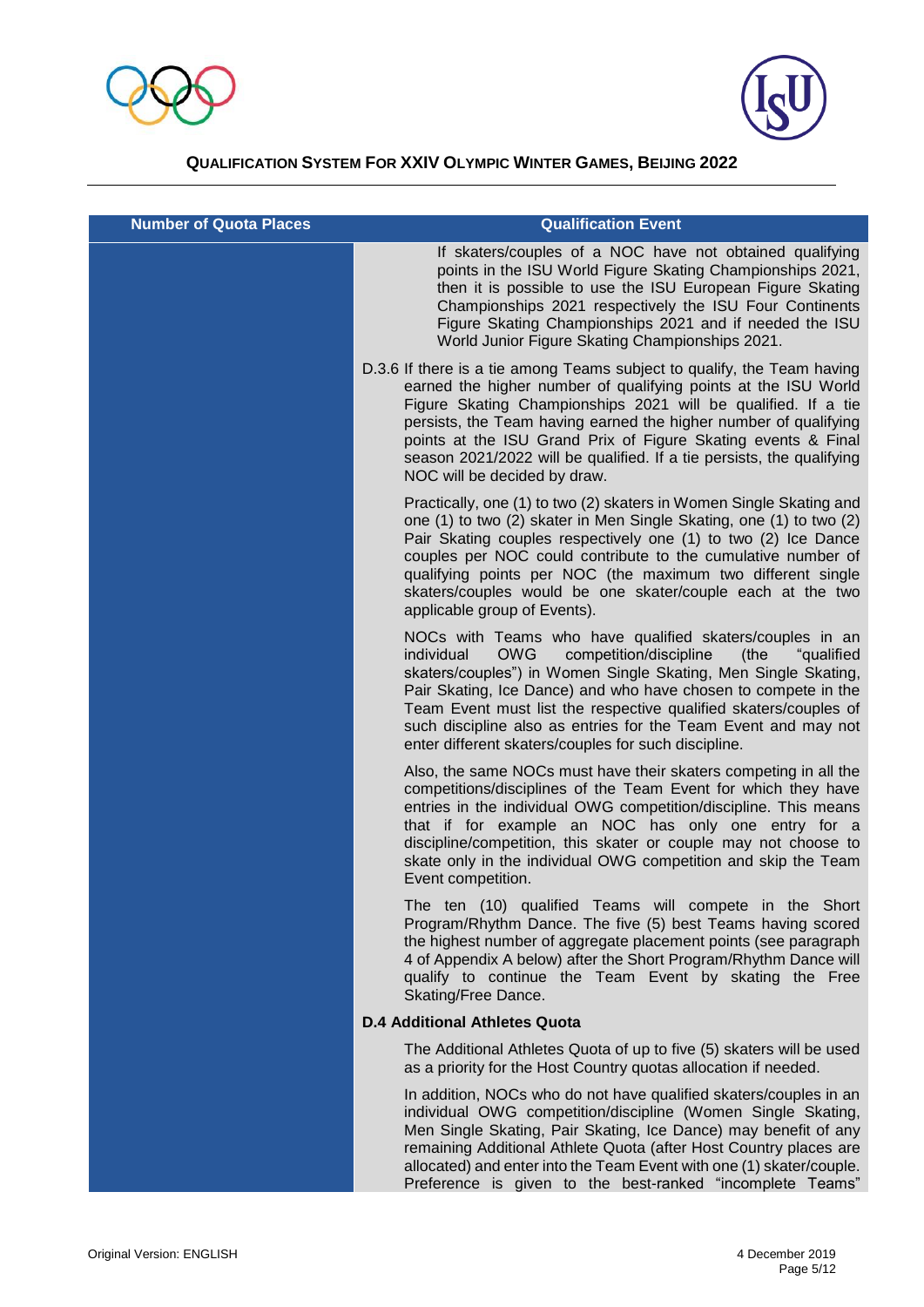



| <b>Number of Quota Places</b> | <b>Qualification Event</b>                                                                                                                                                                                                                                                                                                                                                                         |
|-------------------------------|----------------------------------------------------------------------------------------------------------------------------------------------------------------------------------------------------------------------------------------------------------------------------------------------------------------------------------------------------------------------------------------------------|
|                               | according to the ranking of the Figure Skating Team qualification<br>list.                                                                                                                                                                                                                                                                                                                         |
|                               | If applicable, each NOC may benefit of this Additional Athletes<br>Quota for only one discipline of the Team Event.                                                                                                                                                                                                                                                                                |
|                               | The Additional Athletes Quota beyond the above-mentioned five (5)<br>skaters cannot be exceeded and if not sufficient for the "incomplete<br>Teams", the lower ranked "incomplete Teams" according to the<br>ranking of the Figure Skating Team qualification list, may in such<br>case not be able to complete their Team.                                                                        |
|                               | NOCs having skaters in a discipline qualified for the respective<br>individual OWG competition/discipline but who chose not to enter<br>such skater(s) into the individual OWG competition/discipline, may<br>not benefit from the Additional Athletes Quota.                                                                                                                                      |
|                               | The Minimum Total Elements Scores determined by the ISU for this<br>Additional Athletes Quota may be different from the Minimum Total<br>Element Scores for the individual OWG competitions/disciplines.<br>The applicable Minimum Total Element Scores shall be decided by<br>the ISU Council and shall be published in an ISU Communication<br>at the beginning of the Olympic season 2021/2022. |

#### **HOST COUNTRY PLACES**

If the Chinese Olympic Committee (Host) qualifies in all individual events (Women Single Skating, Men Single Skating, Pair Skating, Ice Dance), the host country places will not be applied. However, in case the Host went through the normal qualifying procedure and did not qualify in any of the disciplines (Women, Men, Pair Skating, Ice Dance), the Host shall have the right to enter one (1) Skater(s)/Pair/Couple per concerned discipline(s) as additional entry(ies) as long as the concerned Skater(s)/Pair/Couple achieved the Minimum Total Elements Score (points) for the Olympic Winter Games and meets the eligibility requirements described in section C. The quota places will be allocated from the additional Athletes quota as per paragraph D 4.

Skaters participating through the host country allocated quota will only compete in the individual events. It is important to note that these host country quota places do not automatically constitute a team for the host country in the Team Event unless the host country qualifies for the Team Event through the normal qualification process as described in D.3.

## **E. CONFIRMATION PROCESS FOR QUOTA PLACES**

Following each qualification event, the ISU will publish an official communication on its website (www.isu.org) and inform the respective NOCs of their allocated quota places within two (2) weeks of the date on which the quota place was obtained. The NOCs will then have until 1 September 2021 to confirm if they wish to use these quota places. Please refer to section **G. Qualification Timeline** for detailed information.

The Qualified NOCs for the Team Event will be officially informed by the ISU Secretariat shortly after the ISU Grand Prix of Figure Skating Final in December 2021 and must enter their skaters/couples by respecting the entry deadlines applicable for the Olympic Winter Games Beijing 2022.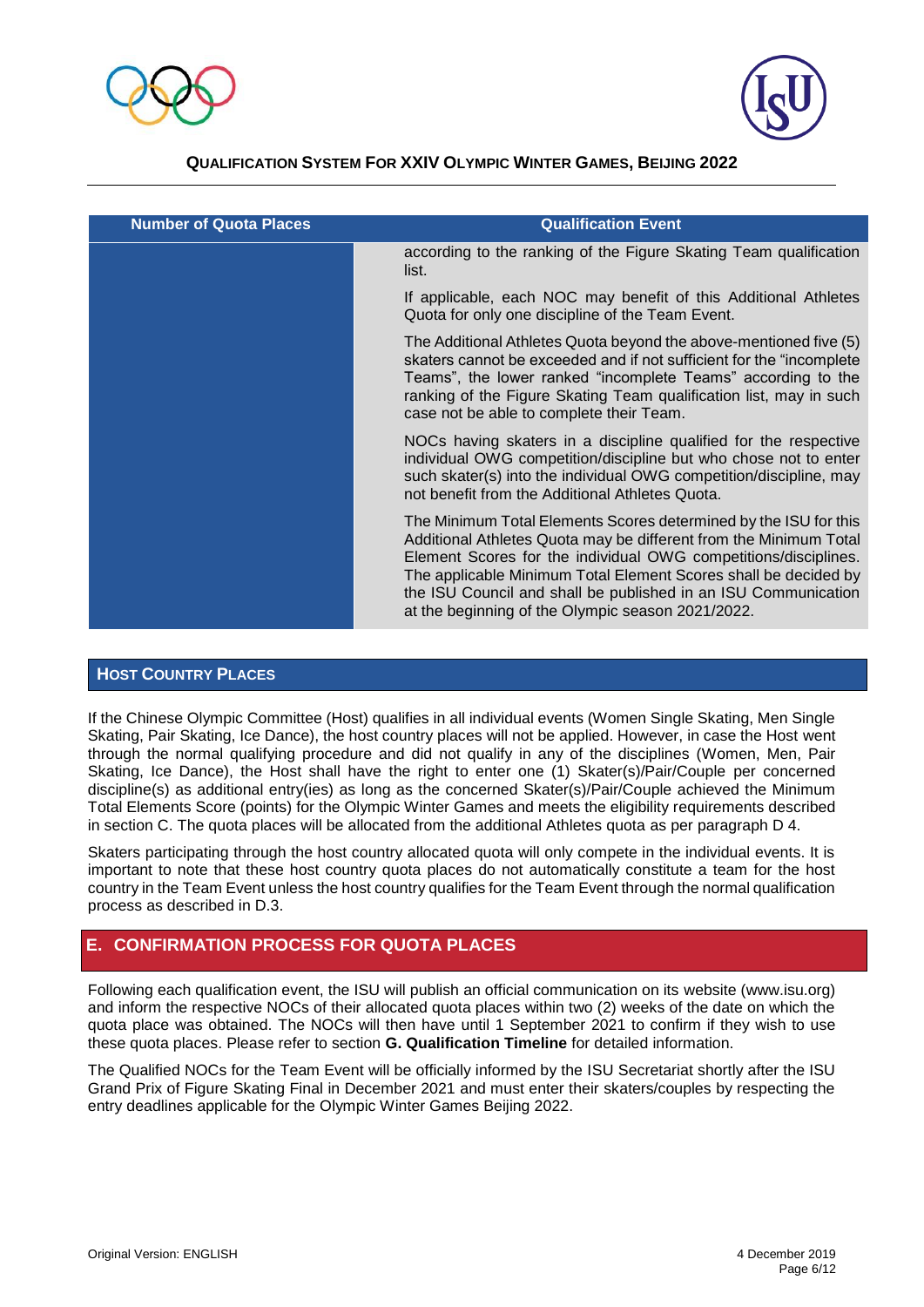



# **F. REALLOCATION OF UNUSED QUOTA PLACES**

Qualification places earned and not used for the individual events (not the Team Event) by the NOCs, will be filled by stand-by NOCs based on the final result of the designated ISU Senior International Qualification Competition for those NOCs not qualified and not yet represented.

In case that a Qualified NOC cannot send its Team to the Olympic Winter Games Beijing 2022 for whatever reason, the ISU will invite the NOC whose Team is ranked next in the Figure Skating Team Event qualification list, if possible.

### **G. QUALIFICATION TIMELINE**

| <b>Period</b>                                    | <b>Date</b>                                                                                   | <b>Milestone</b>                                                                                                                                                                                                                                             |
|--------------------------------------------------|-----------------------------------------------------------------------------------------------|--------------------------------------------------------------------------------------------------------------------------------------------------------------------------------------------------------------------------------------------------------------|
| <b>Qualification</b><br><b>Individual Events</b> | 22 - 28 March 2021                                                                            | ISU World Figure Skating Championships 2021 -<br>Stockholm (Sweden)                                                                                                                                                                                          |
| <b>Inform</b>                                    | <b>By 11 April 2021</b>                                                                       | First list of NOCs having earned quotas from the ISU<br><b>World Figure Skating Championships</b>                                                                                                                                                            |
| <b>Confirm</b>                                   | 1 September 2021                                                                              | NOCs qualified through the ISU World Figure Skating<br>Championships 2021 to confirm use of allocated quota<br>places to ISU                                                                                                                                 |
| <b>Qualification</b><br><b>Individual Events</b> | TBD* by 15 July 2021                                                                          | OWG Qualifying Competition 2021 (TBD*)                                                                                                                                                                                                                       |
| <b>Inform</b>                                    | <b>Published after OWG</b><br><b>Qualifying Competition 2021</b><br><b>Autumn 2021 (TBD*)</b> | Final list of all NOCs having earned quotas from the<br>ISU World Figure Skating Championships and OWG<br><b>Qualification Competition</b>                                                                                                                   |
| <b>Accreditation</b><br>deadline                 | <b>TBD*</b>                                                                                   | Beijing 2022 Accreditation deadline                                                                                                                                                                                                                          |
| <b>Confirm</b>                                   | <b>30 October 2021</b>                                                                        | NOCs qualified through the OWG Qualifying Competition<br>2021 to confirm use of allocated quota places to ISU                                                                                                                                                |
| <b>Reallocation</b><br><b>Individual Events</b>  | From 31 October 2021 to 21<br>December 2021                                                   | ISU to inform relevant NOCs regarding reallocation of<br>quota places that will have to be confirmed by the<br>NOC within 24 hours. Lack of a NOC response to the<br>ISU within this deadline will be considered as a refusal<br>of the offered quota place. |
| <b>Event</b>                                     | Qualification Team 9-12 December 2021 (TBD*)                                                  | ISU Grand Prix of Figure Skating Final and<br>subsequent ISU information regarding the qualified<br>Teams for the Olympic Figure Skating Team Event                                                                                                          |
| <b>Confirm</b>                                   | <b>Within 24h of information</b>                                                              | NOCs qualified for the Team Event to confirm use of<br>allocated quota place to ISU                                                                                                                                                                          |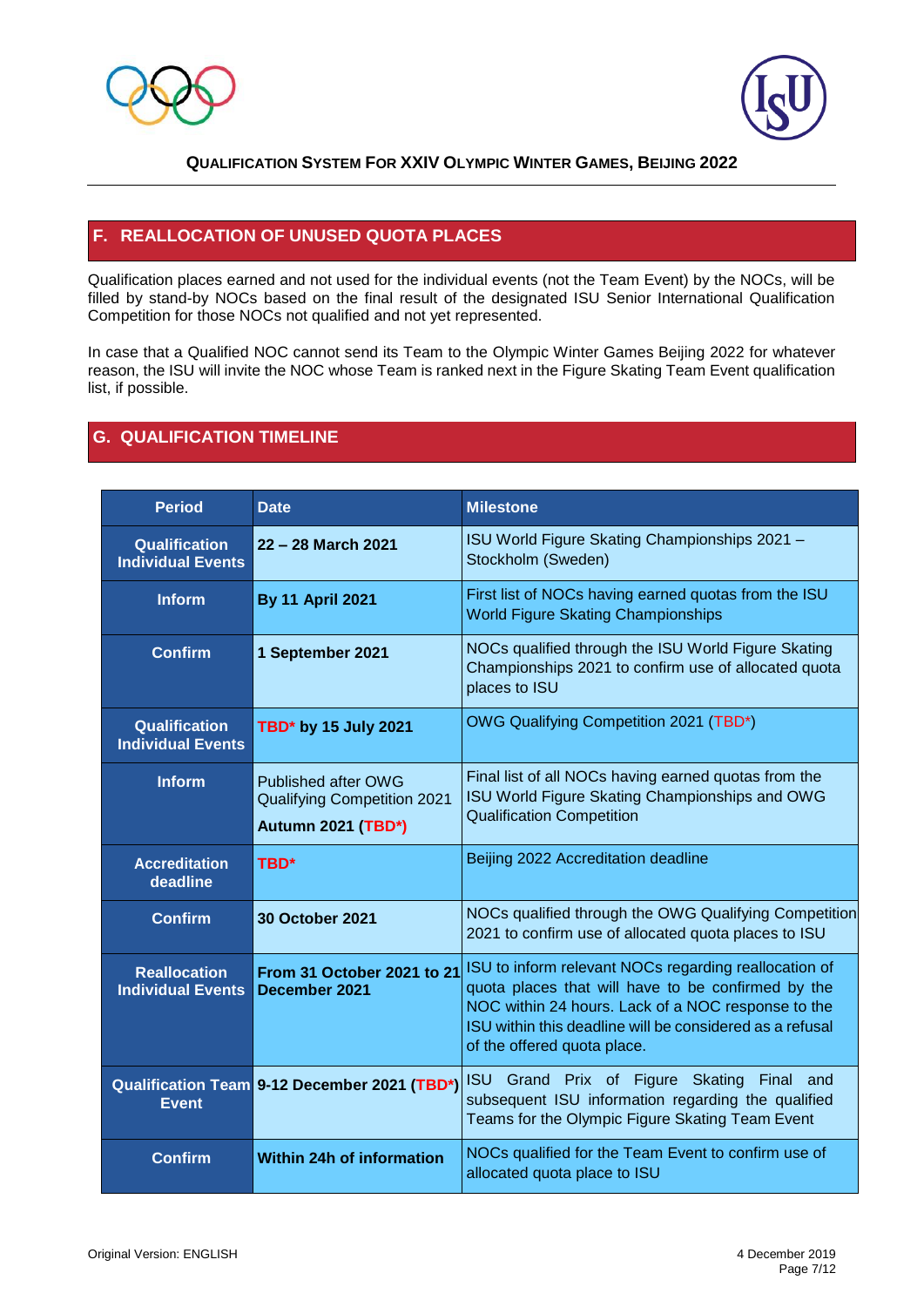



| <b>Period</b>                                               | Date                                         | <b>Milestone</b>                                                                                                                                                                                                                                                       |
|-------------------------------------------------------------|----------------------------------------------|------------------------------------------------------------------------------------------------------------------------------------------------------------------------------------------------------------------------------------------------------------------------|
| Event                                                       | <b>Reallocation Team 13-21 December 2021</b> | ISU to inform relevant NOCs regarding reallocation of<br>Team quota places that will have to be confirmed by the<br>NOC within 24 hours. Lack of an NOC response to the<br>ISU within this deadline will be considered as a refusal<br>of the offered Team quota place |
| <b>Delegation</b><br><b>Registration</b><br><b>Meetings</b> | TBD*                                         | Beijing 2022 Delegation Registration Meetings                                                                                                                                                                                                                          |
| <b>Sport Entries</b><br>deadline                            | <b>24 January 2022</b>                       | Beijing 2022 Sport Entries deadline                                                                                                                                                                                                                                    |
| <b>Games Time</b>                                           | $4 - 20$ February 2022                       | <b>Olympic Winter Games Beijing 2022</b>                                                                                                                                                                                                                               |

\*To Be Determined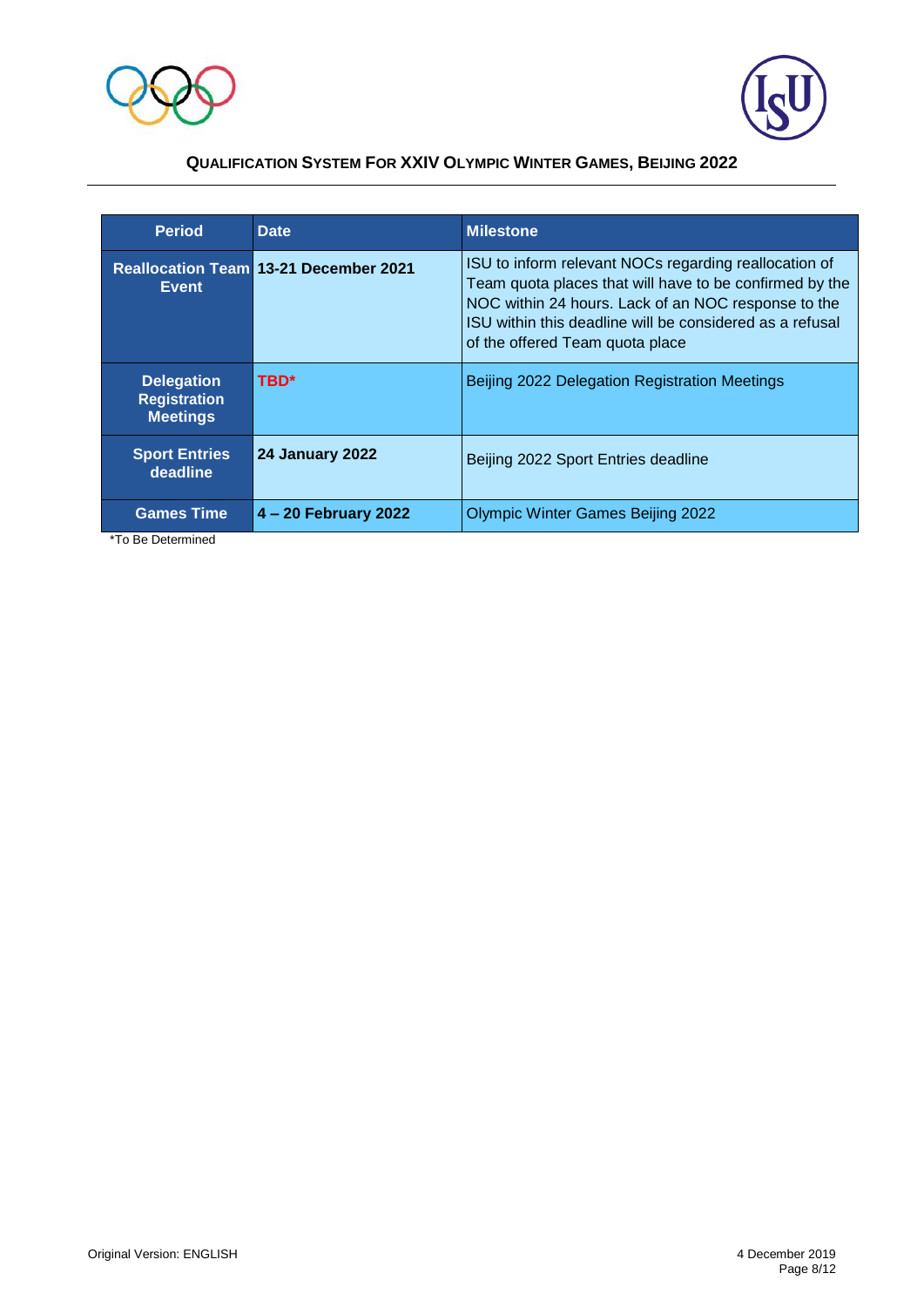



## **ANNEX A – OLYMPIC FIGURE SKATING TEAM EVENT**

#### **1) OWG FIGURE SKATING TEAM EVENT QUALIFYING POINTS**

Allocation of qualifying points:

| <b>Place</b> | <b>WC</b>        | <b>EC/FC</b>    | <b>WJC</b>      | <b>GPF</b> | <b>GP</b> | <b>JGP</b> |
|--------------|------------------|-----------------|-----------------|------------|-----------|------------|
| 1.           | 1200             | 840             | 500             | 800        | 400       | 250        |
| 2.           | 1080             | 756             | 450             | 720        | 360       | 225        |
| 3.           | 972              | 680             | 405             | 648        | 324       | 203        |
| 4.           | 875              | 612             | 365             | 583        | 292       | 182        |
| 5.           | 787              | 551             | 328             | 525        | 262       | 164        |
| 6.           | 709              | 496             | 295             | 472        | 236       | 148        |
| 7.           | 638              | 446             | 266             |            | 213       | 133        |
| 8.           | 574              | 402             | 239             |            | 191       | 120        |
| 9.           | 517              | 362             | 215             |            |           | 108        |
| 10.          | 465              | 325             | 194             |            |           | 97         |
| 11.          | 418              | 293             | 174             |            |           |            |
| 12.          | 377              | 264             | 157             |            |           |            |
| 13.          | 339              | 237             | 141             |            |           |            |
| 14.          | 305              | 214             | 127             |            |           |            |
| 15.          | 275              | 192             | 114             |            |           |            |
| 16.          | 247              | 173             | 103             |            |           |            |
| 17.          | 222              | 156             | 93              |            |           |            |
| 18.          | 200              | 140             | 83              |            |           |            |
| 19.          | 180              | 126             | 75              |            |           |            |
| 20.          | 162              | 113             | 68              |            |           |            |
| 21.          | 146              | 102             | 61              |            |           |            |
| 22.          | $\overline{131}$ | $\overline{92}$ | $\overline{55}$ |            |           |            |
| 23.          | 118              | 83              | 49              |            |           |            |
| 24.          | 106              | $\overline{74}$ | 44              |            |           |            |
| Event        | 11043            | 7729            | 4601            | 3748       | 2278      | 1630       |

WC = World Championships 2021

EC = European Championships 2021

FC = Four Continents Championships 2021

WJC = World Junior Championships 2021

 $GPF = Grand Prix Final 2021/2022$ GP = Grand Prix 2021/2022

JPG = Junior Grand Prix 2021/2022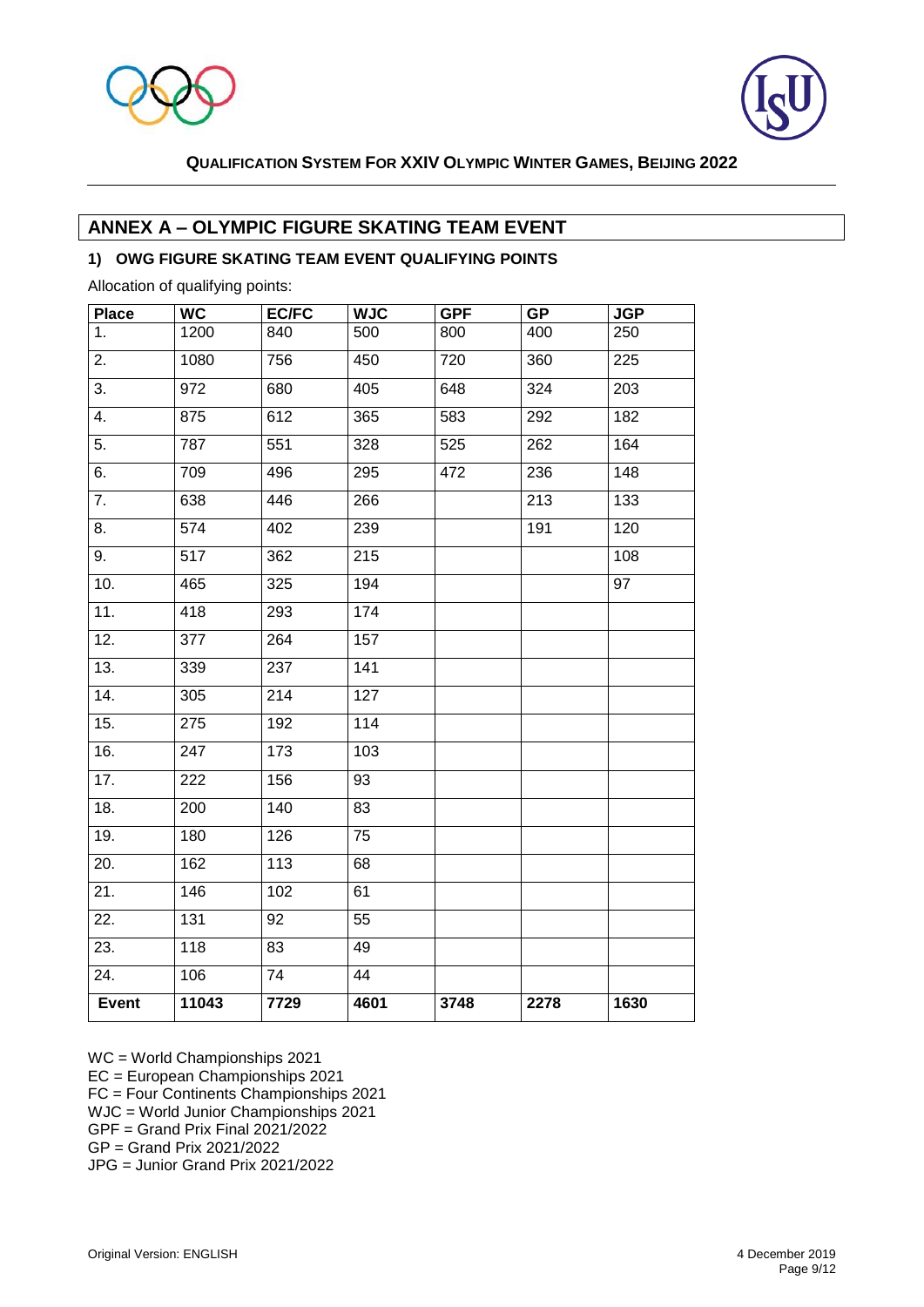



#### **2) CONFIRMATION AND ENTRY PROCEDURE**

If an NOC has two (2) or three (3) entries in an individual Olympic Winter Games competition/discipline then the NOC must confirm the name of the participants who will compete in the Short Program/Rhythm Dance of the Team Event as follows:

| Men Single Skating Short Program,<br>Women Single Skating Short Program,<br>Ice Dance Rhythm Dance | Latest at 10:00 a.m., local time on site of the OWG, the day<br>before the Team Event Men Single Skating Short Program, the<br>Women Single Skating Short Program and the Ice Dance<br>Rhythm Dance.                                                                                                    |
|----------------------------------------------------------------------------------------------------|---------------------------------------------------------------------------------------------------------------------------------------------------------------------------------------------------------------------------------------------------------------------------------------------------------|
| Pair Skating Short Program                                                                         | Latest at 10:00 a.m., local time on the site of the OWG, the day<br>before the Team Event Pair Skating Short Program.                                                                                                                                                                                   |
| Men Single Skating Free Skating                                                                    | The five (5) Teams qualified for the Free Skating/Free Dance<br>of the Team Event the NOC must declare within the Team<br>Leaders Meeting scheduled 10 min. after the Team Event Pair<br>Skating Short Program, the names of the men skating the<br>Team Event Men Single Skating Free Skating segment. |
| Pair Skating Free Skating,<br>Ice Dance Free Dance,                                                | During the Team Leaders Meeting at 14:00 h (TBD*) on the<br>day of the Team Event Men Free Skating, the Team Leaders<br>must declare the skater in Pair Skating, the Ice Dance couples                                                                                                                  |
| Women Single Skating Free Skating                                                                  | and the skater in Women Single Skating, who have been<br>selected to skate the Free Skating/Free Dance Team<br>segment.                                                                                                                                                                                 |

In principle, the skaters/couples competing in the Free Skating must be the same as those having competed in the Short Program/Rhythm Dance, however each Team has the option to replace up to two (2) entries (two Single Skaters or one Single Skater (Woman or Man) plus one couple (Pair Skating or Ice Dance) or both the Pair Skating and Ice Dance Couples) between the Short Program/Rhythm Dance and the Free Skating/Free Dance provided such qualified skaters/couple is part of the accredited delegation on site of the OWG.

#### **3) STARTING ORDER**

The participating skaters/couples will be listed according to their ISU World Standing placement at time of the Team Event. The starting order in the Short Program or Rhythm Dance segment will be the reverse order of the ISU World Standing placements. In the case of any tie, there will be a draw to determine who skates first.

Skaters/Couples, not having earned any ISU World Standing points will be listed at the bottom of the ISU World Standing list in NOC order. There will be a separate draw between those skaters/couples of the respective discipline with no World Standing points to determine the starting order.

For Free Skating/Free Dance the starting order will be the reverse order of the respective result of each discipline after the previous segment.

#### **4) ISU JUDGING SYSTEM – RESULT DETERMINATION**

The ISU Judging System as described in the 2020 ISU Special Regulations Single and Pair Skating/Ice Dance shall apply, in particular but not limited to Rule 352 and Rule 353.

To determine the result after the Short Program/Rhythm Dance and for the final result after the Free Skating/Free Dance of the Team Event the following rule will be used:

For each discipline and segment Team Points will be awarded as follows: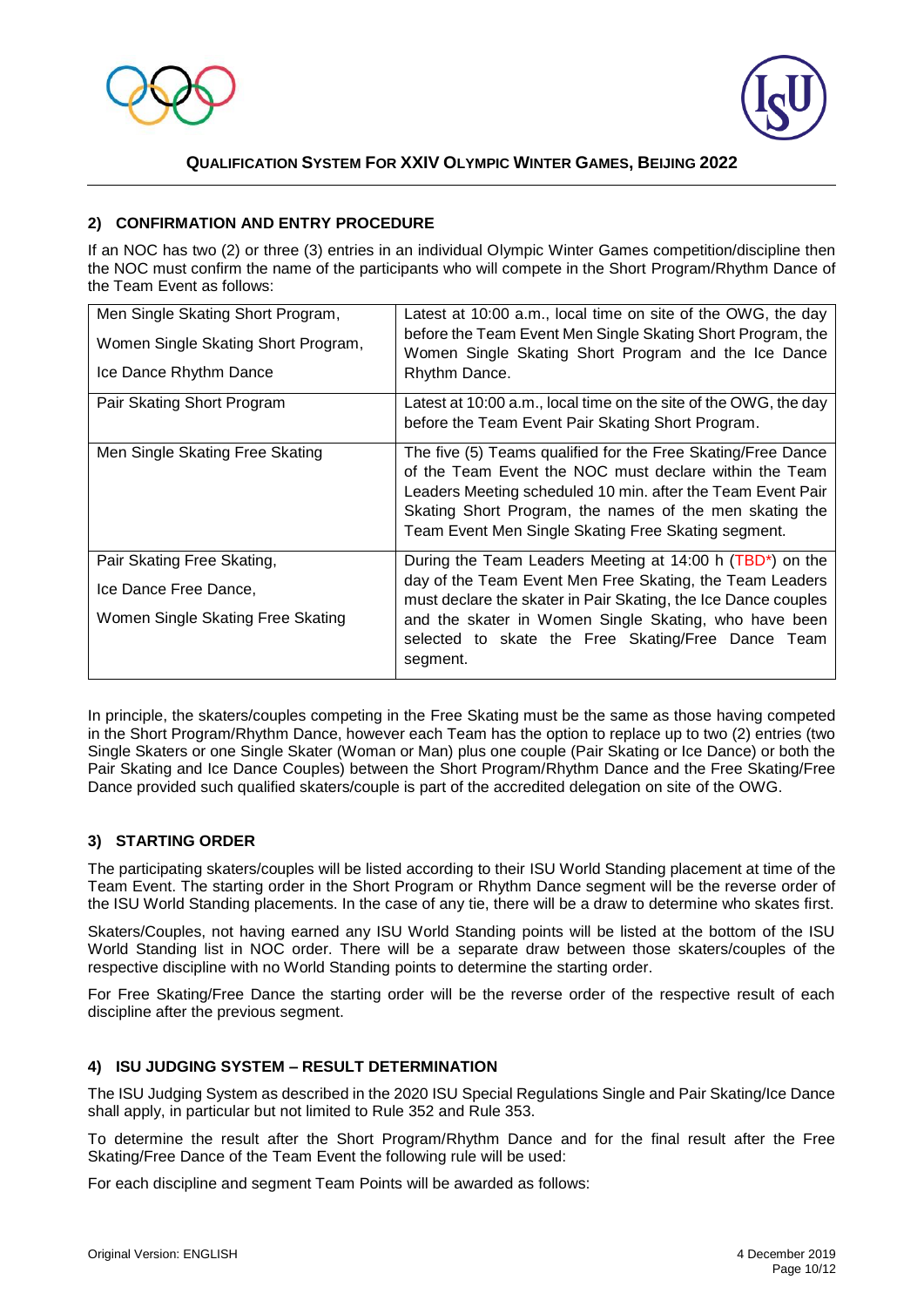



- 1<sup>st</sup> 10 placement points
- $2<sub>nd</sub>$ 9 placement points
- **3rd** 8 placement points
- $4<sup>th</sup>$ 7 placement points
- $5<sup>th</sup>$ 6 placement points
- 6<sup>th</sup> 5 placement points
- $7<sup>th</sup>$ 4 placement points
- 8<sup>th</sup> 3 placement points
- **gth** 2 placement points
- 10<sup>th</sup> 1 placement point.

The highest five (5) ranked Teams based on the number of aggregate Team points in the Short Program/Rhythm Dance shall continue the Team Event by competing in the Free Skating/Free Dance. In case of a tie on the 5<sup>th</sup> place, the tie breaking criteria are listed below.

The Team having earned the highest number of aggregate Team points in the Short Program/Rhythm Dance and the Free Skating/Free Dance is the winner, the Team having earned the second highest number of Team points is ranked second and so on.

When forming the intermediate and final result, in case of a tie between Teams, the tie breaking procedure will be used taking into consideration

- The highest aggregate Team points per Team from the two (2) best places in different disciplines will break the tie;
- If they remain tied, the highest total sum of the segment/total scores of the two (2) skaters/couples, who build the tie, will break the tie;
- If they remain tied, the highest aggregate Team points per Team from the three (3) best places in different disciplines will break the ties;
- If they remain tied, the highest total sum of the segment/total scores of the three (3) skaters/couples, who build the tie, will break the tie;
- If these criteria fail to break the ties, the Teams will be considered tied.

#### **5) MEDALS/AWARDS**

The Teams ranked 1 to 3 will be awarded with the Olympic Gold, Silver and Bronze medals. Teams ranked 4 through 8 will receive an Olympic Diploma.

Only skaters who competed in at least one segment of the Team Event will receive a medal respectively a diploma as applicable.

Each Team nominates a captain from their Team members who represents the Team.

#### **6) TECHNICAL OFFICIALS**

The ISU will appoint all Technical Officials (ISU Referees, ISU Technical Controllers, ISU Technical Specialists, Assistant Technical Specialists, ISU Data & Replay Operators) that shall be among the same Officials also officiating the individual OWG Figure Skating competitions.